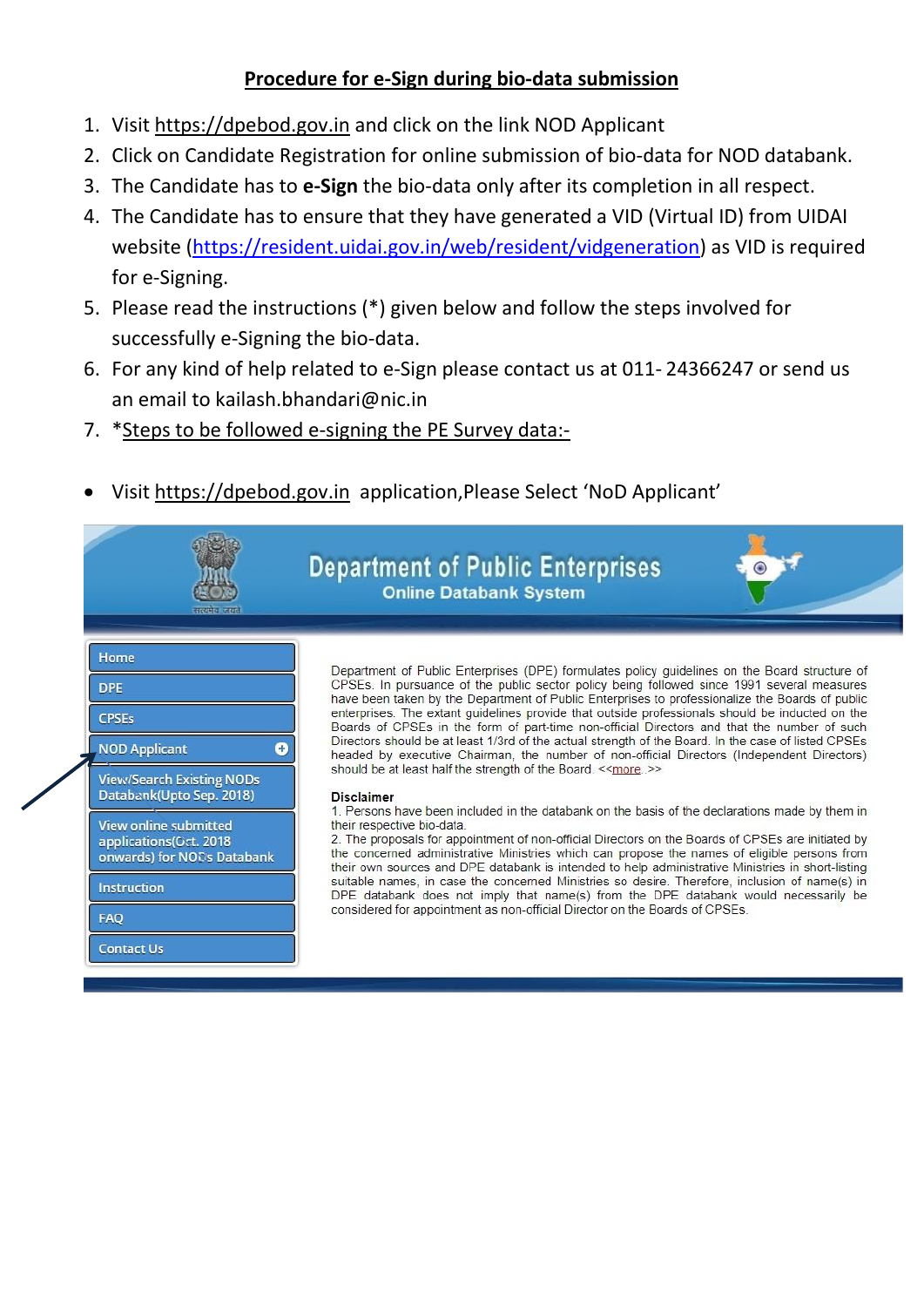## • Click on 'Candidate Registration'



• After submitting the complete bio-data (Part-I, Part II & Declaration), click on the button 'Final Submission & Proceed for e-Sign' for e-Signing

| <b>Bio-data Registration</b>                                     |       |            |                                                                                                                 |                       |                                    |            |                    |                                                      | Previous Form    Exit      |                        |               |
|------------------------------------------------------------------|-------|------------|-----------------------------------------------------------------------------------------------------------------|-----------------------|------------------------------------|------------|--------------------|------------------------------------------------------|----------------------------|------------------------|---------------|
| Back                                                             |       |            | 9. Educational & Professional Qualification(Graduation onwards)*:                                               |                       |                                    |            |                    |                                                      |                            |                        |               |
| 1.Name                                                           | S.No. |            | Course                                                                                                          |                       | Subjects                           |            |                    | University/Institute                                 | Year of Passing            |                        |               |
| Shri <sup>v</sup>                                                |       |            | M.Sc.                                                                                                           | Geology               |                                    |            | Lucknow University |                                                      | 1979                       | <b>Delete</b>          |               |
| 2.Director Identification Number (if available)                  |       |            | M.Tech.                                                                                                         | Petroleum Exploration |                                    |            | ISM. Dhanbad       |                                                      | 1984                       | Delete                 |               |
| <b>3.Income Tax PAN</b>                                          |       |            |                                                                                                                 |                       |                                    |            |                    |                                                      |                            |                        |               |
|                                                                  |       |            |                                                                                                                 |                       |                                    |            |                    |                                                      | Add New                    |                        |               |
| 4(b). Nationality<br>4(a). Gender                                |       |            | 10. Work Experience*:                                                                                           |                       |                                    |            |                    |                                                      |                            |                        |               |
| Male @ Female @<br>5(a).Fathers's Name                           | S.No. |            | Organization/Institute                                                                                          |                       | Post Held                          | From       |                    | T <sub>0</sub>                                       | Specialization             | Nature of Work/Area of |               |
| 5(b).Mother's Name                                               |       |            | Oil and Natural Gas Corporation Limi Head, International D( 15/09/2005                                          |                       |                                    |            |                    | 19/11/2006                                           | <b>Technical Operation</b> | $\blacktriangledown$   | <b>Delete</b> |
|                                                                  |       |            | Oil and Natural Gas Corporation Limi Head, MSG to Directo 20/11/2006                                            |                       |                                    |            |                    | 30/07/2011                                           | Management                 |                        | Delete        |
| 5(c).Marital Status<br>5(d).Spouse's Name                        |       |            |                                                                                                                 |                       |                                    |            |                    |                                                      |                            |                        |               |
| Married @ Unmarried @                                            |       |            | <b>ONGC Videsh Limited</b>                                                                                      |                       | Head, Business Devel 01/08/2011    |            |                    | 12/05/2014                                           | Management                 |                        | Delete        |
| <b>6.Date of Birth</b>                                           |       |            | ONGC Videsh- Overseas Assignmne Country Manager, Col                                                            |                       |                                    | 10/05/2014 |                    | 31/07/2015                                           | <b>Technical Operation</b> |                        | Delete        |
| 01 V MM 01 V YYYY 1952 V (eligibility age 45 to 65 years)<br>DD. |       |            | <b>ONGC Videsh Limited</b>                                                                                      |                       | Director (Exploration)- 01/08/2015 |            |                    | 30/09/2018                                           | Management                 |                        | Delete        |
| 7. Present Position:                                             |       |            |                                                                                                                 |                       |                                    |            |                    |                                                      |                            | Add New                |               |
|                                                                  |       |            | 11. Whether SC/ST/OBC/Minorities/Women                                                                          |                       |                                    |            |                    |                                                      |                            |                        |               |
| Select<br>$\blacktriangledown$                                   |       |            | 12. Area of Specialization and number of years experience*:                                                     |                       |                                    |            |                    |                                                      |                            |                        |               |
| Landline Number ex.(0xx-                                         | S.No. |            |                                                                                                                 | Specialization        |                                    |            |                    | Details of Specialization                            |                            |                        |               |
| xxxxxxxxx)                                                       |       |            | <b>Technical Operation</b>                                                                                      |                       |                                    |            |                    | ▼ Exploration and Production of Oil and Gas Upstream |                            |                        | Delete        |
| same as Present Address                                          |       |            | Others                                                                                                          |                       |                                    |            |                    | V Business Development-Overseas Asset acquisition    |                            |                        | <b>Delete</b> |
| 8(b).Permanent Address                                           |       |            |                                                                                                                 |                       |                                    |            |                    |                                                      |                            |                        |               |
|                                                                  |       |            |                                                                                                                 |                       |                                    |            |                    |                                                      |                            | Add New                |               |
| State<br>Pincode<br>City                                         |       |            | 13. Indicate how you fill the laid down criteria Refer Annex                                                    |                       |                                    |            |                    |                                                      |                            |                        |               |
| $\overline{\mathbf{v}}$<br>Select                                |       |            |                                                                                                                 |                       |                                    |            |                    |                                                      |                            |                        |               |
|                                                                  |       |            | (A)(ii), (B), (C), (D), (E), (F)                                                                                |                       |                                    |            |                    |                                                      |                            |                        |               |
| 8(c).Mobile Number                                               |       |            |                                                                                                                 |                       |                                    |            |                    |                                                      |                            |                        |               |
| 8(d).Email                                                       |       |            | 14(a). Have you legal proceeding initiated or are pending against you *:                                        |                       |                                    |            |                    |                                                      |                            |                        |               |
|                                                                  |       | © Yes ® No |                                                                                                                 |                       |                                    |            |                    |                                                      |                            |                        |               |
| YHW                                                              |       |            | 15(a). Have you been or designated partner in limited liability partnerships(LLP)*:                             |                       |                                    |            |                    |                                                      |                            |                        |               |
| Enter the above code here:                                       |       | © Yes ® No |                                                                                                                 |                       |                                    |            |                    |                                                      |                            |                        |               |
| Can't read? Try different words.                                 |       |            | 16(a). Directorship held/presently being in companies(both CPSEs and Private) *                                 |                       |                                    |            |                    |                                                      |                            |                        |               |
| Note: * All field are mandatory                                  |       | © Yes ® No |                                                                                                                 |                       |                                    |            |                    |                                                      |                            |                        |               |
| <b>NEXT</b>                                                      |       |            |                                                                                                                 |                       |                                    |            |                    |                                                      |                            |                        |               |
|                                                                  |       |            |                                                                                                                 |                       |                                    |            |                    |                                                      |                            |                        |               |
|                                                                  |       |            | 17. Declaration regarding consent and conflict of interest duly signed attached (Annex-2) <sup>@</sup> Yes © No |                       |                                    |            |                    |                                                      |                            |                        |               |
|                                                                  |       |            |                                                                                                                 |                       | S                                  |            |                    |                                                      |                            |                        |               |
|                                                                  |       |            |                                                                                                                 |                       |                                    |            |                    |                                                      |                            |                        |               |
|                                                                  |       |            |                                                                                                                 |                       |                                    |            |                    |                                                      |                            |                        |               |
|                                                                  |       |            |                                                                                                                 |                       | Enter the above code here:         |            |                    |                                                      |                            |                        |               |
|                                                                  |       |            |                                                                                                                 |                       | Can't read? Try different words.   |            |                    |                                                      |                            |                        |               |
|                                                                  |       |            |                                                                                                                 |                       | Submit                             |            |                    |                                                      |                            |                        |               |
|                                                                  |       |            |                                                                                                                 |                       |                                    |            |                    |                                                      |                            |                        |               |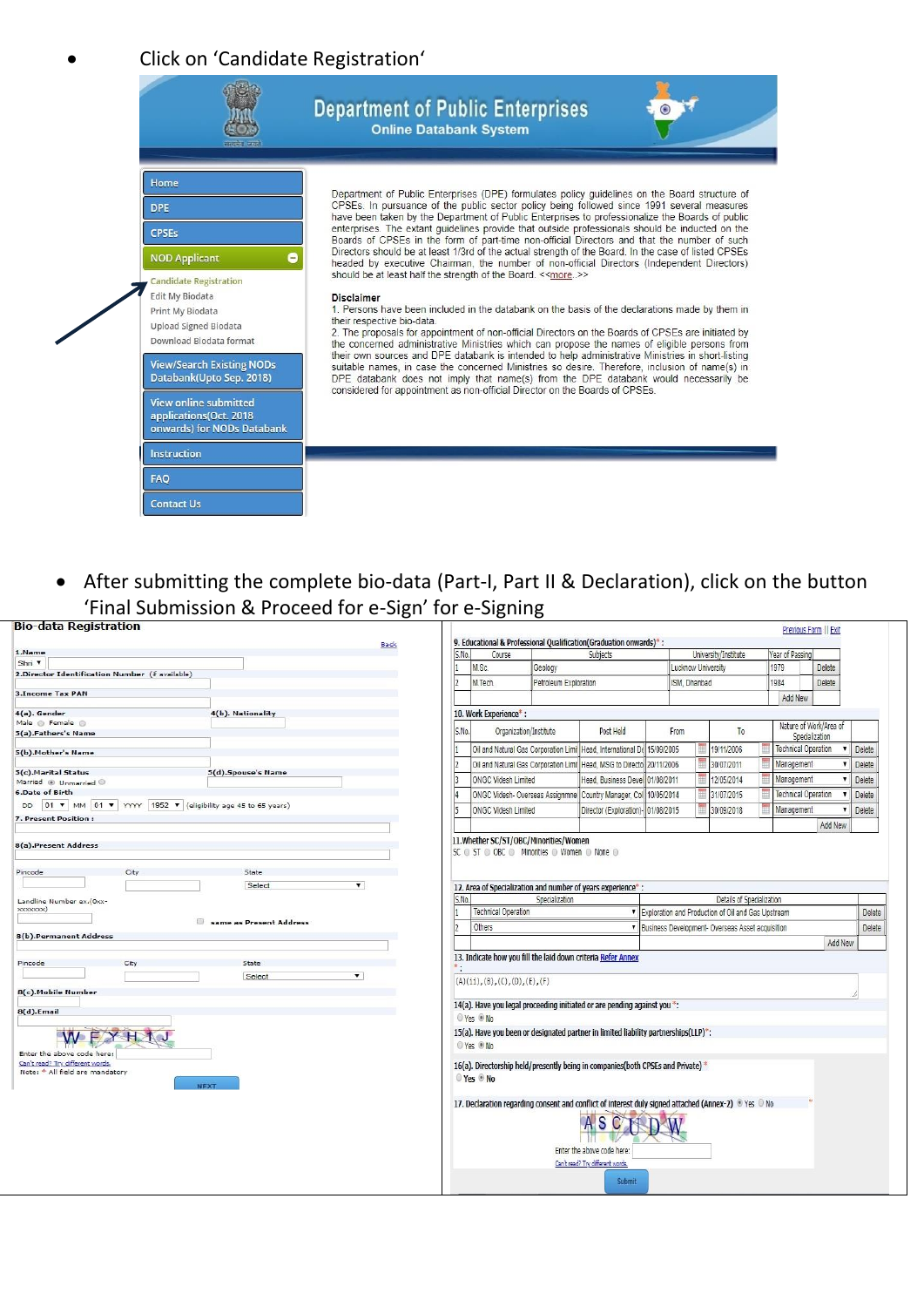| <b>DECLARATION</b>                                                                                                                                                                                                                                                                                                                                                               |
|----------------------------------------------------------------------------------------------------------------------------------------------------------------------------------------------------------------------------------------------------------------------------------------------------------------------------------------------------------------------------------|
| (For non-official Directors on the Boards of Central Public Sector Enterprises)                                                                                                                                                                                                                                                                                                  |
| I Shri SUDHIR SHARMA son of RAM CHANDRA SHARMA and resident of S-51, FF, PANCHSHEEL PARK                                                                                                                                                                                                                                                                                         |
| hereby certify that I have not been disqualified to act as a Director under Section 164,165 or any other relevant sections of the Companies Act, 2013 and I fulfill the criteria laid down for appointment as non-official Dir<br>by Department of Public Enterprises and meet the definition of 'independent director' as prescribed in Section 149 of the Companies Act, 2013. |
| 2. I convey my willingness to be appointed as non-official Director on the Boards of CPSEs.                                                                                                                                                                                                                                                                                      |
| 3. I also certify that there would be no conflict of interest on my appointment as non-official Director on the Board of any CPSE except for (name of CPSE or CPSEs). ONGC Videsh Limited                                                                                                                                                                                        |
| 4. I also certify that I am not facing any charge of, nor have ever been convicted for, any act of moral turpitude or economic offence.                                                                                                                                                                                                                                          |
| Signature Choose File   No file chosen<br>Signature uploaded.<br>Upload<br>Name: Shri SUDHIR SHARMA<br>Designation/Occupation: Former Director (Exploration)-I/c, Business Development, ONGC Videsh Limited                                                                                                                                                                      |
| Dated the 13 of May 2019<br>Witness $:-1)$ M<br>Witness :- 2) Mr. DS Yadav, Manager, HR, ONGC Videsh, New Delhi<br>Final Submission & Proceed for e-Sign                                                                                                                                                                                                                         |
|                                                                                                                                                                                                                                                                                                                                                                                  |

• Enter your name and give your consent by selecting the checkbox, A popup window will appear to click the button 'Submit for e-Signing'.

| शास्यमेव जयतो | <b>Department of Public Enterprises</b><br><b>Online Databank System</b> |  |
|---------------|--------------------------------------------------------------------------|--|
|               | <b>Original India</b><br>eSign-Registration<br>Logout                    |  |
|               | Name:                                                                    |  |
|               | Consent                                                                  |  |
|               |                                                                          |  |

• Enter your VID (Virtual ID of your Aadhar No.). In case VID is not created already then click on 'Get Virtual ID' and you will be redirected to the UIDAI website for VID creation. Upon submitting the required details (Aadhar no. & OTP) on UIDAI website and VID will be send to the Aadhar registered mobile number.Please keep the VID of your Aadhar no. in safe custody for future use.

|                                                                                                    | Velocis [T] payroll.velocis.in [1] Stationary [1] PublicGrievances G Google [1] Maa Gaytri Song [1] Box shadow, rounde [1] CCC Solved Questior [1] Logout [35] Ajax CalendarExtend |                                                        |
|----------------------------------------------------------------------------------------------------|------------------------------------------------------------------------------------------------------------------------------------------------------------------------------------|--------------------------------------------------------|
| सायमेव जयरे<br>Ministry of Electronics and<br><b>Information Technology</b><br>Government of India | <b>Digital India</b><br>Power To Empower                                                                                                                                           | Centre for Development of<br><b>Advanced Computing</b> |
|                                                                                                    | You are currently using C-DAC eSign Service and have been redirected from                                                                                                          |                                                        |
|                                                                                                    |                                                                                                                                                                                    |                                                        |
|                                                                                                    |                                                                                                                                                                                    |                                                        |
|                                                                                                    | <b>C-DAC's eSign Service</b><br><b>Aadhaar Based e-Authentication</b>                                                                                                              |                                                        |
|                                                                                                    |                                                                                                                                                                                    |                                                        |
|                                                                                                    | $\blacktriangle$<br>Enter Your Virtual ID                                                                                                                                          |                                                        |
|                                                                                                    | <b>Get Virtual ID</b>                                                                                                                                                              |                                                        |
|                                                                                                    | A<br>Enter Your Aadhaar OTP                                                                                                                                                        |                                                        |
|                                                                                                    | <b>View Document Information</b>                                                                                                                                                   |                                                        |
|                                                                                                    | <b>Get OTP</b><br>Cancel<br>Not Received OTP? Resend OTP                                                                                                                           |                                                        |